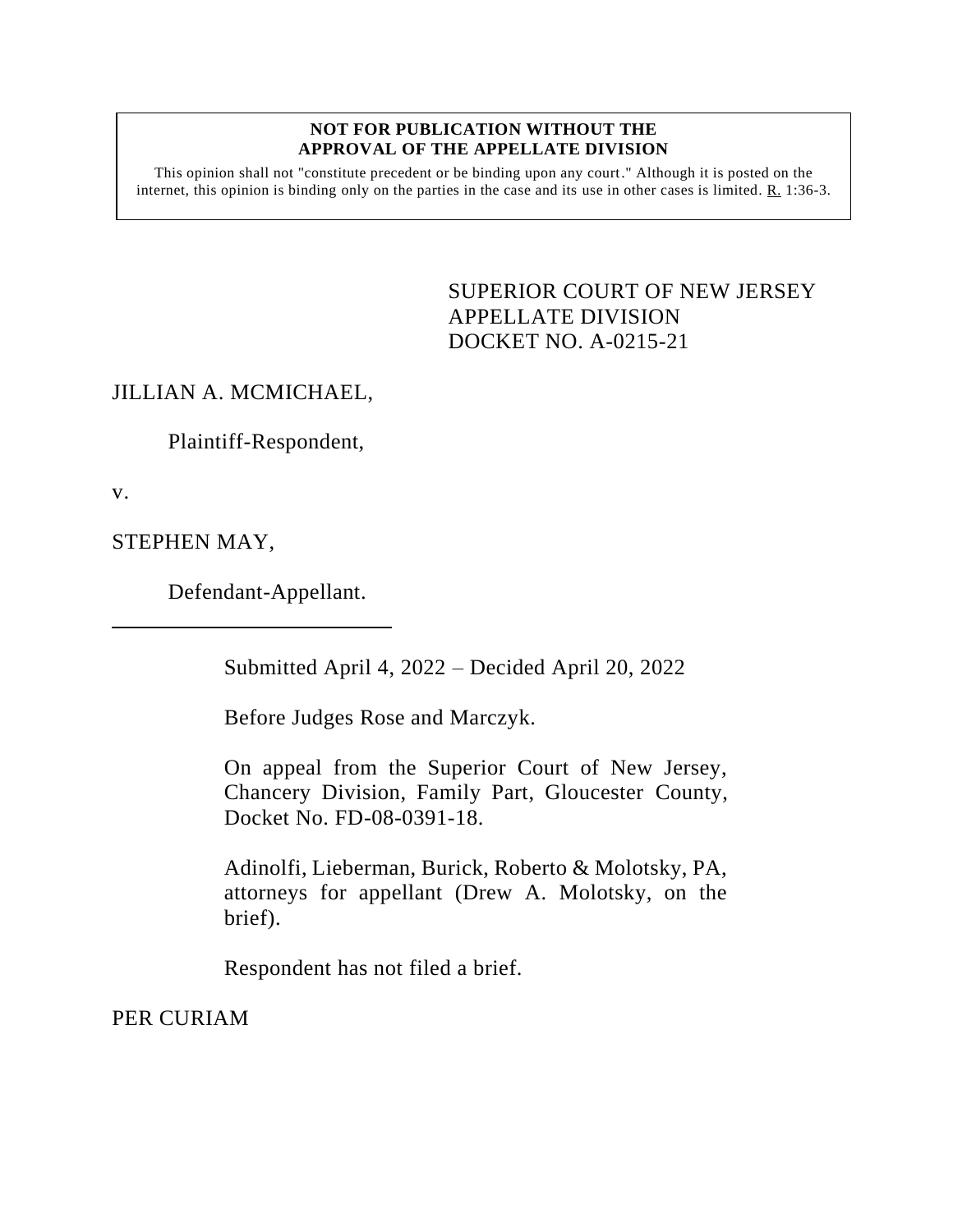Defendant, Stephen May, appeals from an August 24, 2021 Family Part order granting plaintiff, Jillian McMichael's application to modify a custody order. The trial court, following a summary proceeding, reduced defendant's parenting time from seven overnights every two weeks, to two overnights every two weeks. Following our review of the record and applicable legal principles, we reverse and remand for a plenary hearing and an opportunity for the parties to conduct discovery.

I.

We derive the following facts and procedural history from the record. The parties shared joint legal custody of their eight-year-old daughter, E.M., with defendant designated as the parent of primary residence pursuant to a November 9, 2017 order. Plaintiff and defendant shared parenting time on a 50-50 basis. Defendant had overnights every Monday and Tuesday, and plaintiff had overnights every Wednesday and Thursday. The parents alternated weekend overnights which included Friday, Saturday, and Sunday.

In May of 2021, defendant moved from his parents' home in Deptford Township, which was close to plaintiff's residence and E.M.'s school, to Alloway, New Jersey. Defendant contended the new residence in Alloway is a thirty-minute drive to E.M.'s school and defendant's prior residence. On school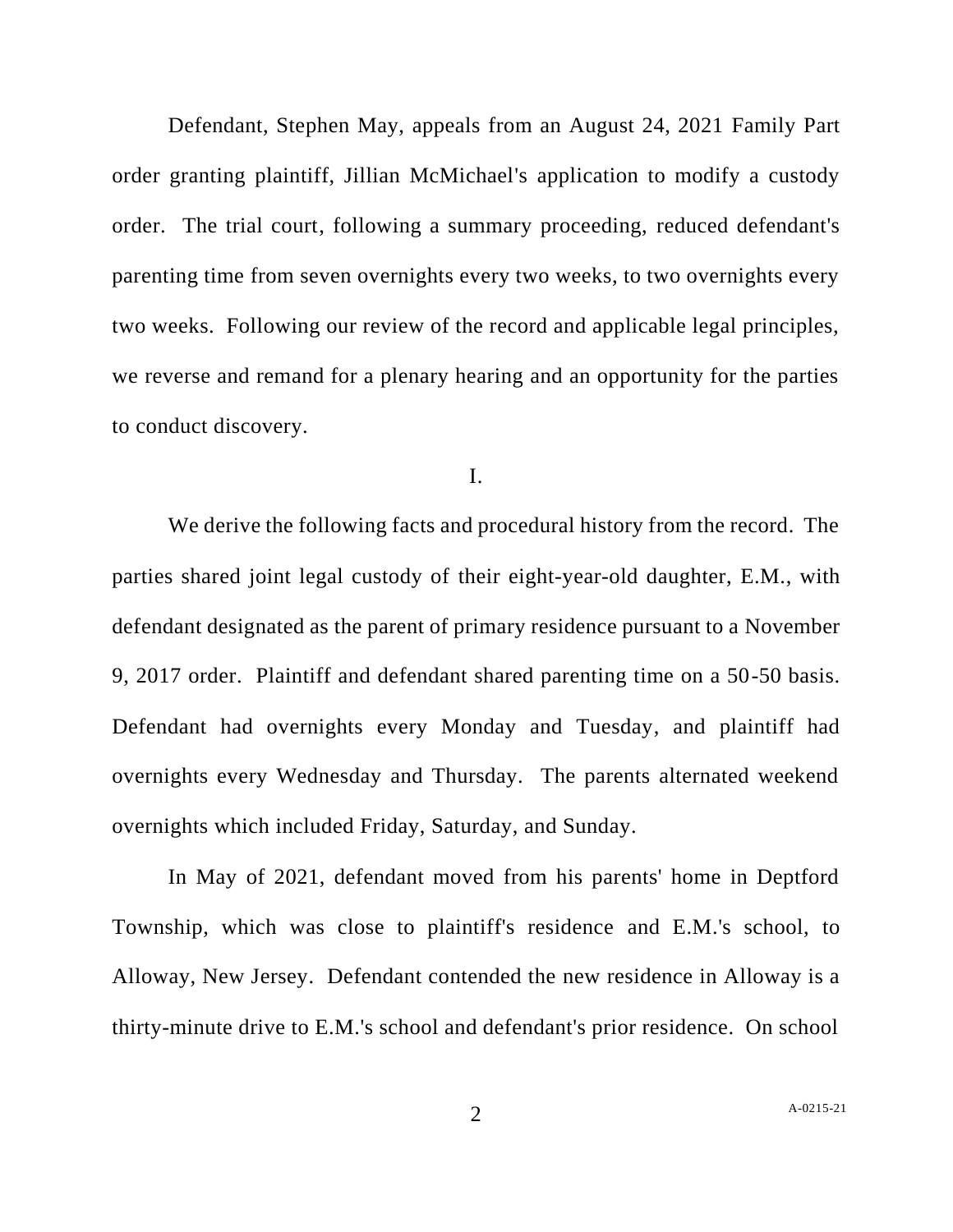days when E.M stayed with defendant, defendant woke E.M. up shortly before 6:00 a.m. and dropped her off at his mother's home so that he could be at work by 7:00 a.m. Defendant's mother assisted in taking E.M. to school, which starts at 8:15 a.m., and cared for her after school until defendant gets off work.

The parties appeared before the trial judge for a Zoom hearing on August 24, 2021. Plaintiff argued it was unreasonable for E.M. to awaken that early, as she was "dragging" as a result of the changed arrangement, and she did not want overnights with defendant during the week. Defendant, on the other hand, argued the child enjoyed spending time with him, particularly the overnights.

Plaintiff testified she noticed at the end of the prior school year, shortly after defendant moved, that her daughter was "just beat," and could not get into a routine. She also indicated E.M. was being driven to defendant's mother's home at 5:30 a.m.<sup>1</sup> Plaintiff disputed that E.M. got up at 5:55 a.m., and also that the drive was "much longer" than thirty minutes.

Defendant acknowledged his daughter was initially tired on school mornings following the move, but then adjusted. Defendant also testified his

<sup>&</sup>lt;sup>1</sup> Testimony also was adduced regarding defendant's living arrangements and other people living in the home, where he rented rooms. However, the trial court did not base its decision on those issues and appeared to be satisfied there were no concerns about the living arrangements at defendant's residence.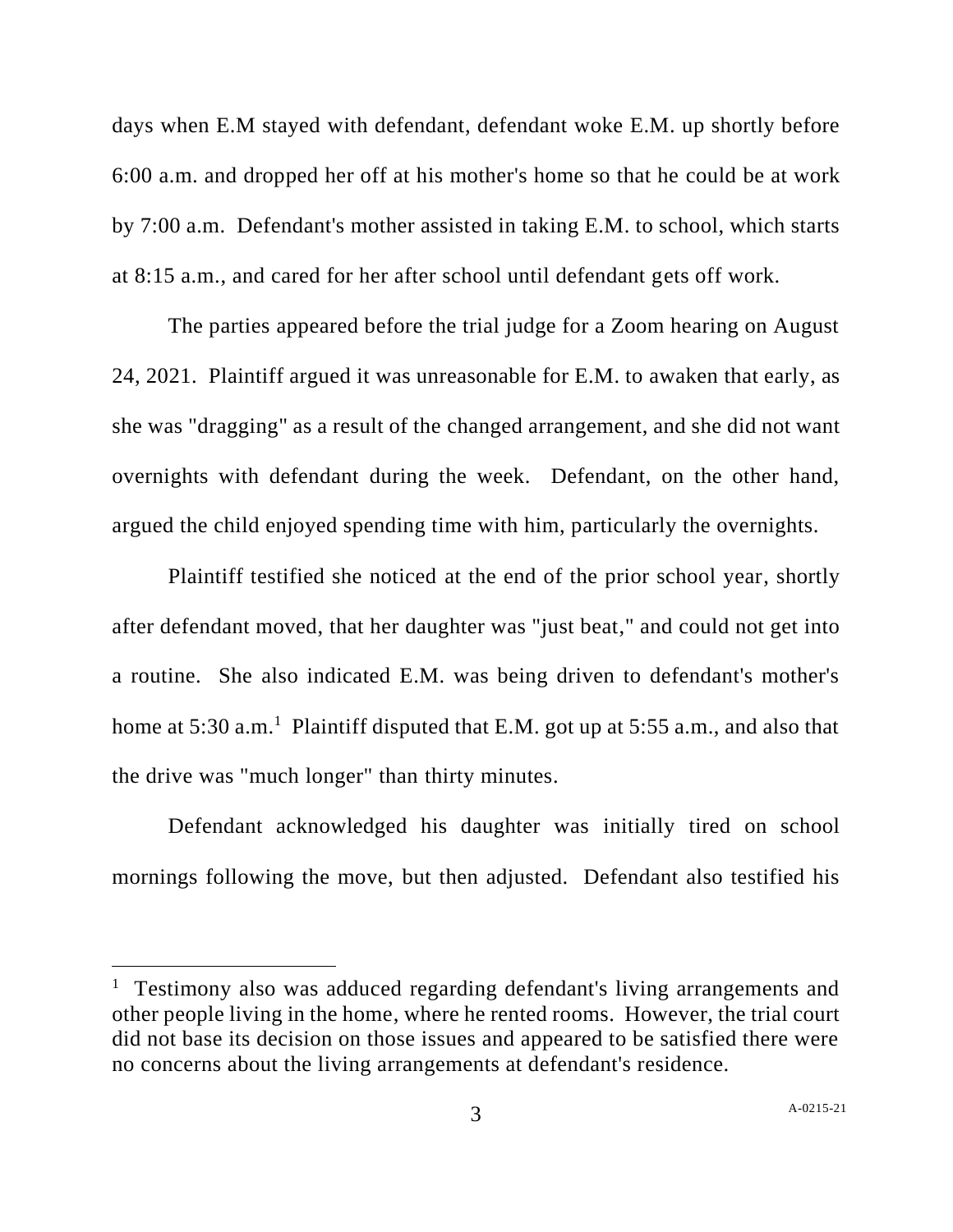daughter liked living with him and the fact there were other children living in the other part of the house with whom she liked to play.

The trial judge determined defendant's move from Deptford and its corresponding impact on E.M. constituted a change in circumstances. The court then addressed parenting time. Specifically, the court noted,

> The court will look to adjust the custody parenting time issue in this case. Not custody, custody is gonna remain exactly how it is. But -- actually I am gonna change custody a little bit.

> . . . Because the court does have a concern about the child waking up that early in the morning just to go to her grandmother's house where she can go to school from there. . . .

> . . . The child is eight years old. While eight hours of sleep may be good for an adult, younger children require more sleep than that.

> And having more sleep would impact her ability to do other activities such as dance and softball . . . .

> By the time [her activities are done] . . . she would be looking to go to bed, at the earliest, around what she's doing now, approximately 9:00 at night.

> And the court finds that that's concerning and mother's concern is justified.

> So -- but the court doesn't want to keep parenting time away from dad. It's just the issue about the sleeping and making sure the child has enough time to sleep.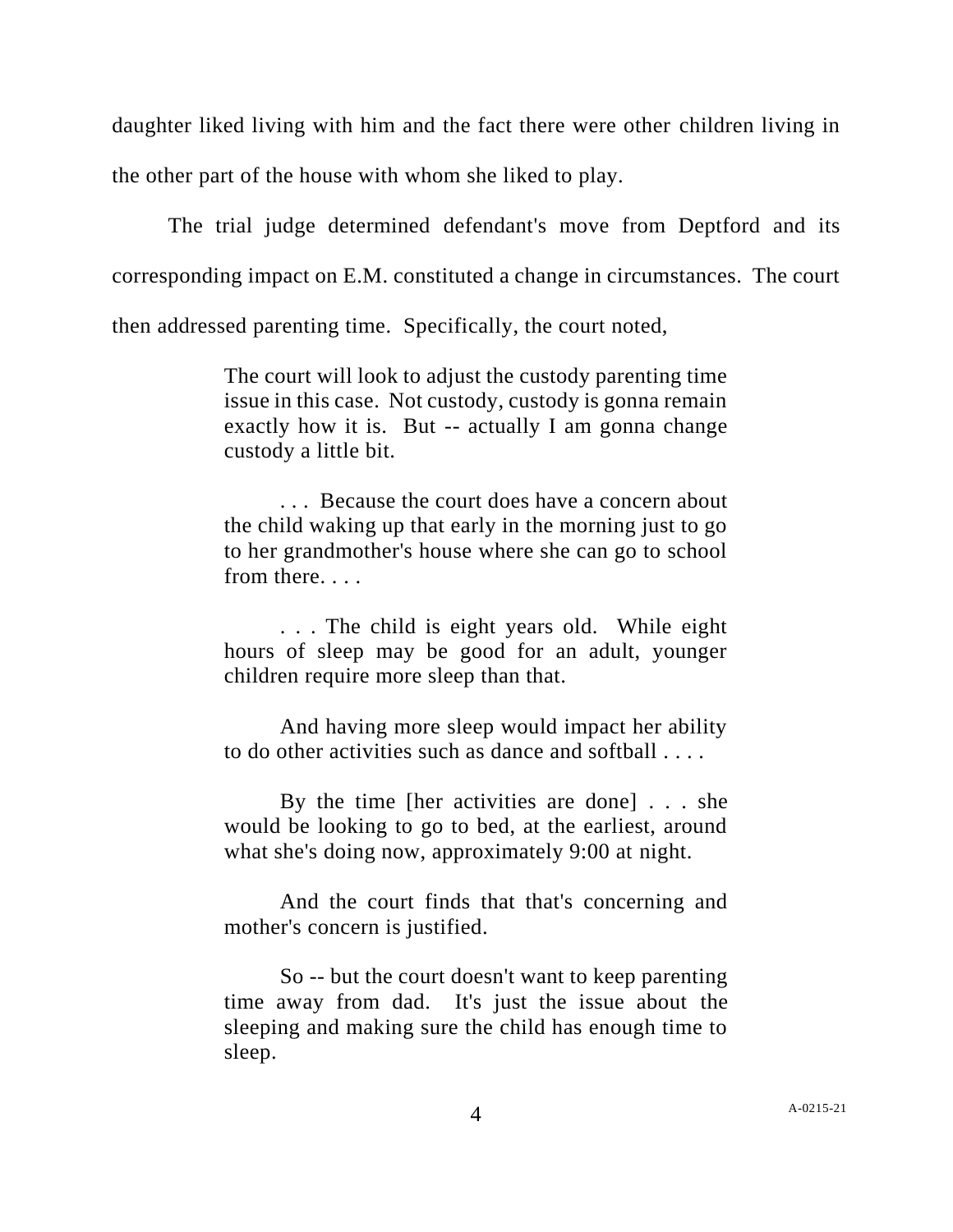So the court is gonna modify the parenting time as follows: . . . the parties are still gonna alternate their weekends. Dad's parenting time is still gonna be Friday through Sunday. . . . But what's gonna happen is, the child on . . . Sunday . . . he's gonna bring back the child to mom's house, at 7:00.

Mom is gonna have the child overnight [on Sunday]. . . .

. . . Mr. May will be able to pick up the child and spend the entirety of the afternoon with the child . . . on . . . Mondays and Tuesdays after school . . . .

But . . . Mr. May is . . . gonna have to drop the child off by . . . 8:30 [at plaintiff's home].

. . . .

[E.M.] will stay at mom's house [Monday and Tuesday] . . . and then mom will be able to spend her typical Wednesday, Thursday days with the child.

## II.

On appeal, defendant contends the court held a "short summary hearing"

and only conducted limited questioning of the parties. In short, there was no plenary hearing. Defendant further argues the court failed to allow discovery and did not conduct or consider a child interview. Defendant avers the court erred by not sending the parties to mediation. Defendant notes the court modified the equal parenting-time arrangement in the original order and reduced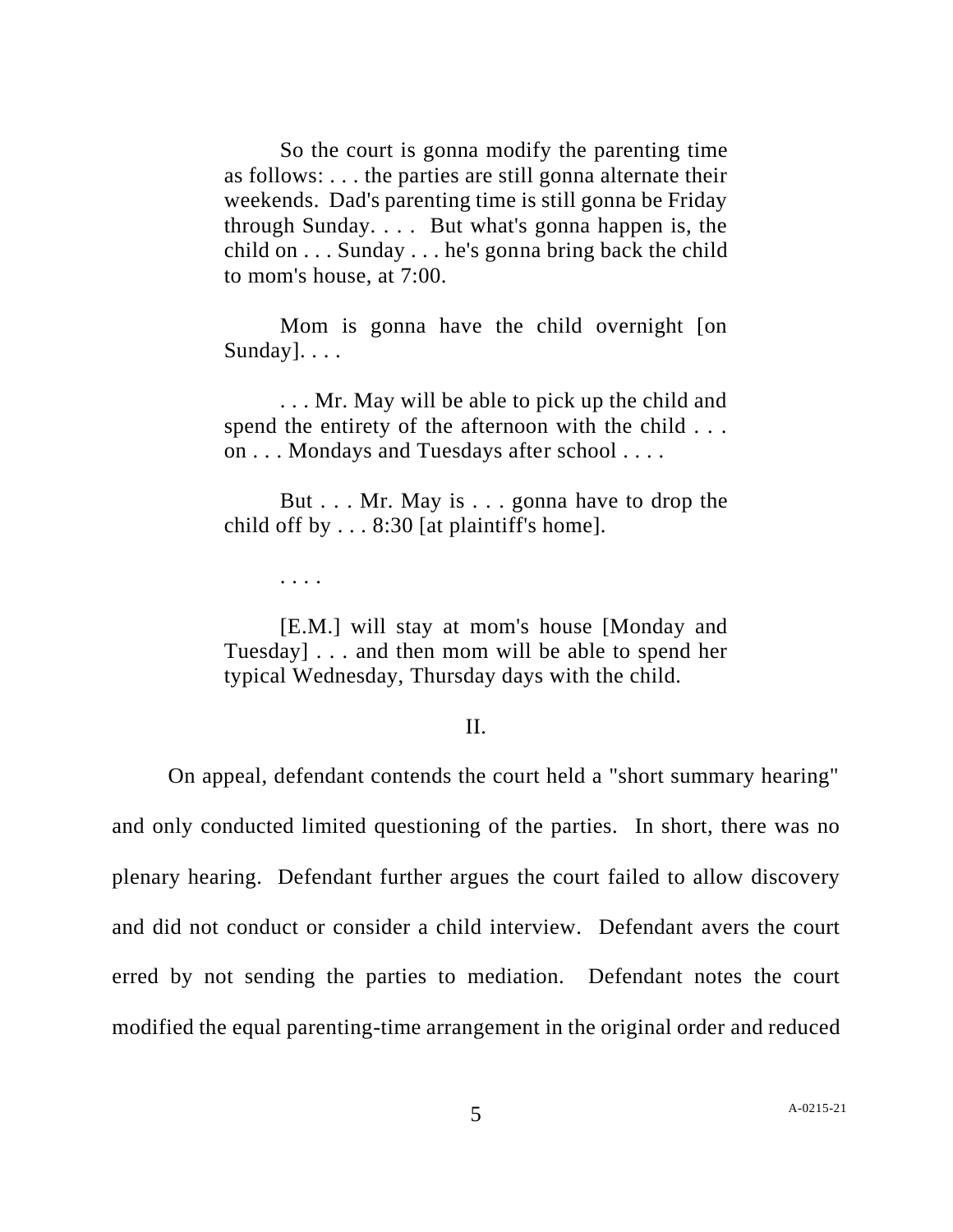his overnights from seven out of fourteen days to just two out of fourteen days. As a result, plaintiff has become the de facto primary residential custodian. Defendant reiterates the court's order resulted in a substantial change of parenting time which fundamentally overhauled the custodial and parenting time of the parties without a plenary hearing.

In addition, defendant submits he was never provided with a full copy of the complaint filed by plaintiff before the hearing.<sup>2</sup> Defendant notes the trial court also failed to address the statutory factors set forth in N.J.S.A. 9:2-4, which is mandatory in a contested custody case. Kinsella v. Kinsella, 150 N.J. 276, 317 (1997). Defendant further contends the court should have required both parties to submit their custody and parenting time/visitation plan pursuant to Rule 5:8-5 because plaintiff sought a change in residential custody. Defendant also asserts the trial court failed to refer this matter to mediation, which was required pursuant to Rule 5:8-1, because the application required a request to change parenting time.

<sup>&</sup>lt;sup>2</sup> Rather, defendant was instructed that if he wanted to receive a copy of the "original complaint" he had to call the court.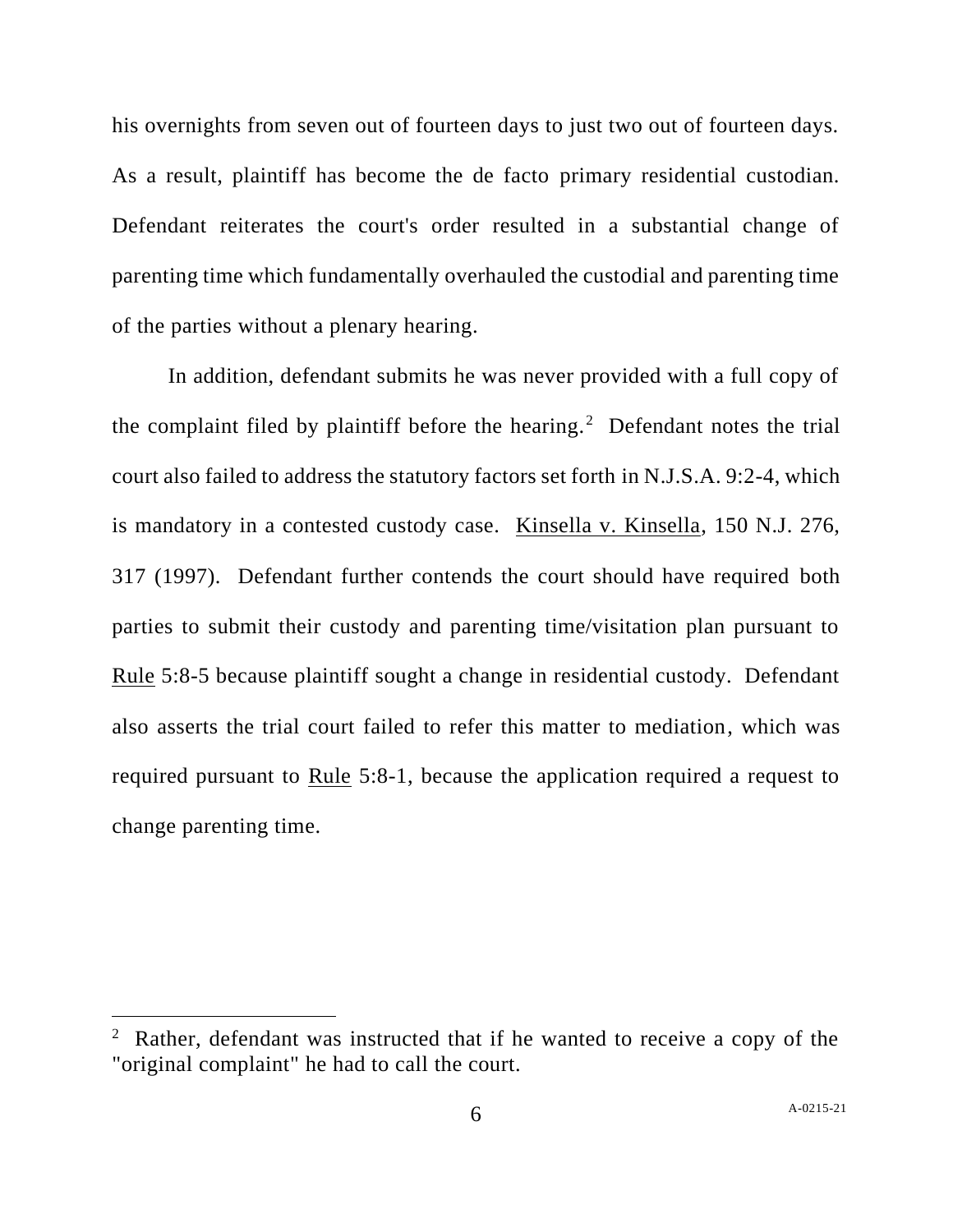III.

Our scope of review of Family Part orders is limited. Cesare v. [Cesare,](https://advance.lexis.com/document/teaserdocument/?pdmfid=1000516&crid=81b93f2f-d263-42d8-a981-f44206930250&pdteaserkey=h1&pditab=allpods&pddocfullpath=%2Fshared%2Fdocument%2Fcases%2Furn%3AcontentItem%3A5PWP-Y8M1-JPGX-S321-00000-00&ecomp=qzgpk&earg=sr0&prid=6284348a-8010-422a-8845-5055be576241) 154 N.J. 394, 411 [\(1998\).](https://advance.lexis.com/document/teaserdocument/?pdmfid=1000516&crid=81b93f2f-d263-42d8-a981-f44206930250&pdteaserkey=h1&pditab=allpods&pddocfullpath=%2Fshared%2Fdocument%2Fcases%2Furn%3AcontentItem%3A5PWP-Y8M1-JPGX-S321-00000-00&ecomp=qzgpk&earg=sr0&prid=6284348a-8010-422a-8845-5055be576241) We accord deference to the family courts due to their "special jurisdiction and expertise" in the area of family law. Id. at [413.](https://advance.lexis.com/document/teaserdocument/?pdmfid=1000516&crid=81b93f2f-d263-42d8-a981-f44206930250&pdteaserkey=h1&pditab=allpods&pddocfullpath=%2Fshared%2Fdocument%2Fcases%2Furn%3AcontentItem%3A5PWP-Y8M1-JPGX-S321-00000-00&ecomp=qzgpk&earg=sr0&prid=6284348a-8010-422a-8845-5055be576241) The court's findings are binding as long as its determinations are "supported by adequate, substantial, credible evidence." Id. at [411-12](https://advance.lexis.com/document/teaserdocument/?pdmfid=1000516&crid=81b93f2f-d263-42d8-a981-f44206930250&pdteaserkey=h1&pditab=allpods&pddocfullpath=%2Fshared%2Fdocument%2Fcases%2Furn%3AcontentItem%3A5PWP-Y8M1-JPGX-S321-00000-00&ecomp=qzgpk&earg=sr0&prid=6284348a-8010-422a-8845-5055be576241) (citing Rova [Farms](https://advance.lexis.com/document/teaserdocument/?pdmfid=1000516&crid=81b93f2f-d263-42d8-a981-f44206930250&pdteaserkey=h1&pditab=allpods&pddocfullpath=%2Fshared%2Fdocument%2Fcases%2Furn%3AcontentItem%3A5PWP-Y8M1-JPGX-S321-00000-00&ecomp=qzgpk&earg=sr0&prid=6284348a-8010-422a-8845-5055be576241) Resort, Inc. v. Inv'rs Ins. Co., 65 N.J. 474, 484 [\(1974\)\).](https://advance.lexis.com/document/teaserdocument/?pdmfid=1000516&crid=81b93f2f-d263-42d8-a981-f44206930250&pdteaserkey=h1&pditab=allpods&pddocfullpath=%2Fshared%2Fdocument%2Fcases%2Furn%3AcontentItem%3A5PWP-Y8M1-JPGX-S321-00000-00&ecomp=qzgpk&earg=sr0&prid=6284348a-8010-422a-8845-5055be576241)

A decision concerning custody or visitation is within the sound discretion of the judge. See Randazzo v. [Randazzo,](https://advance.lexis.com/document/teaserdocument/?pdmfid=1000516&crid=81b93f2f-d263-42d8-a981-f44206930250&pdteaserkey=h1&pditab=allpods&pddocfullpath=%2Fshared%2Fdocument%2Fcases%2Furn%3AcontentItem%3A5PWP-Y8M1-JPGX-S321-00000-00&ecomp=qzgpk&earg=sr0&prid=6284348a-8010-422a-8845-5055be576241) 184 N.J. 101, 113 (2005). A judge must consider a request for modification of a custody or visitation order in accordance with the procedural framework established in Lepis v. [Lepis,](https://advance.lexis.com/document/teaserdocument/?pdmfid=1000516&crid=81b93f2f-d263-42d8-a981-f44206930250&pdteaserkey=h1&pditab=allpods&pddocfullpath=%2Fshared%2Fdocument%2Fcases%2Furn%3AcontentItem%3A5PWP-Y8M1-JPGX-S321-00000-00&ecomp=qzgpk&earg=sr0&prid=6284348a-8010-422a-8845-5055be576241) 83 N.J. 139, 157-59 [\(1980\).](https://advance.lexis.com/document/teaserdocument/?pdmfid=1000516&crid=81b93f2f-d263-42d8-a981-f44206930250&pdteaserkey=h1&pditab=allpods&pddocfullpath=%2Fshared%2Fdocument%2Fcases%2Furn%3AcontentItem%3A5PWP-Y8M1-JPGX-S321-00000-00&ecomp=qzgpk&earg=sr0&prid=6284348a-8010-422a-8845-5055be576241) To establish a prima facie case for modification of a visitation arrangement, the moving party must show a substantial change in circumstances. Hand v. Hand, 391 N.J. [Super.](https://advance.lexis.com/document/teaserdocument/?pdmfid=1000516&crid=81b93f2f-d263-42d8-a981-f44206930250&pdteaserkey=h1&pditab=allpods&pddocfullpath=%2Fshared%2Fdocument%2Fcases%2Furn%3AcontentItem%3A5PWP-Y8M1-JPGX-S321-00000-00&ecomp=qzgpk&earg=sr0&prid=6284348a-8010-422a-8845-5055be576241) 102, 105 (App. Div. 2007). The moving party must also demonstrate the changed circumstances affect the welfare of the child such that his or her best interests would best be served by modifying the current arrangement. Ibid.In evaluating whether the requisite changed circumstances exist, the court must consider the circumstances that existed at the time the current order was entered. Sheehan v. [Sheehan,](https://advance.lexis.com/document/teaserdocument/?pdmfid=1000516&crid=81b93f2f-d263-42d8-a981-f44206930250&pdteaserkey=h1&pditab=allpods&pddocfullpath=%2Fshared%2Fdocument%2Fcases%2Furn%3AcontentItem%3A5PWP-Y8M1-JPGX-S321-00000-00&ecomp=qzgpk&earg=sr0&prid=6284348a-8010-422a-8845-5055be576241) 51 N.J.

7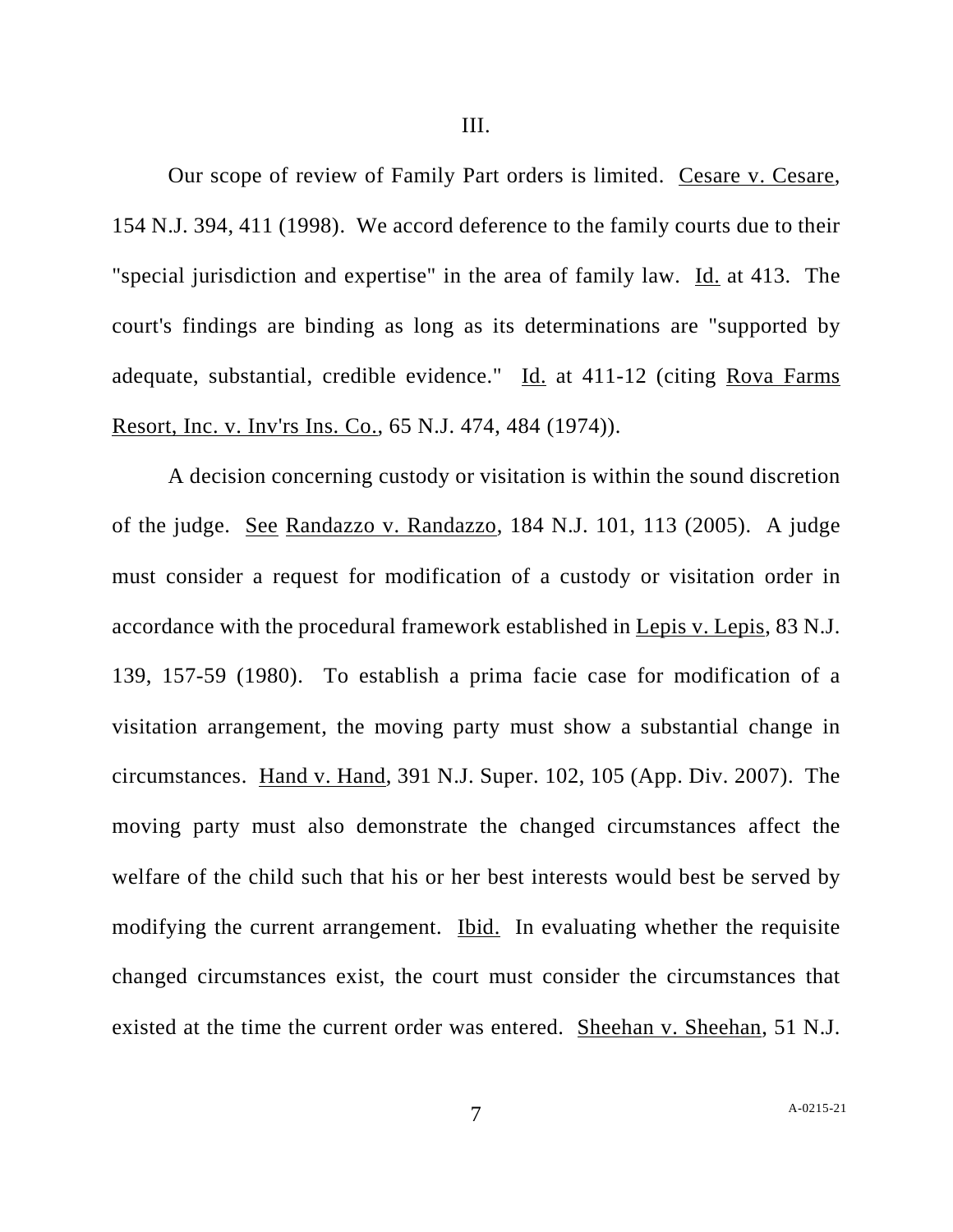Super. 276, [287-88](https://advance.lexis.com/document/teaserdocument/?pdmfid=1000516&crid=81b93f2f-d263-42d8-a981-f44206930250&pdteaserkey=h1&pditab=allpods&pddocfullpath=%2Fshared%2Fdocument%2Fcases%2Furn%3AcontentItem%3A5PWP-Y8M1-JPGX-S321-00000-00&ecomp=qzgpk&earg=sr0&prid=6284348a-8010-422a-8845-5055be576241) (App. Div. 1958). After considering those facts, the court can then "ascertain what motivated the original judgment and determine whether there has been any change in circumstances." Id. at [288.](https://advance.lexis.com/document/teaserdocument/?pdmfid=1000516&crid=81b93f2f-d263-42d8-a981-f44206930250&pdteaserkey=h1&pditab=allpods&pddocfullpath=%2Fshared%2Fdocument%2Fcases%2Furn%3AcontentItem%3A5PWP-Y8M1-JPGX-S321-00000-00&ecomp=qzgpk&earg=sr0&prid=6284348a-8010-422a-8845-5055be576241)

A plenary hearing is required when there is "a genuine and substantial factual dispute" regarding the child's wellbeing. Hand, 391 N.J. [Super.](https://advance.lexis.com/document/teaserdocument/?pdmfid=1000516&crid=81b93f2f-d263-42d8-a981-f44206930250&pdteaserkey=h1&pditab=allpods&pddocfullpath=%2Fshared%2Fdocument%2Fcases%2Furn%3AcontentItem%3A5PWP-Y8M1-JPGX-S321-00000-00&ecomp=qzgpk&earg=sr0&prid=6284348a-8010-422a-8845-5055be576241) at 105. The need to hold a plenary hearing is particularly compelling where there are material factual disputes raised by the parties. See K.A.F. v. [D.L.M.,](https://advance.lexis.com/document/teaserdocument/?pdmfid=1000516&crid=81b93f2f-d263-42d8-a981-f44206930250&pdteaserkey=h1&pditab=allpods&pddocfullpath=%2Fshared%2Fdocument%2Fcases%2Furn%3AcontentItem%3A5PWP-Y8M1-JPGX-S321-00000-00&ecomp=qzgpk&earg=sr0&prid=6284348a-8010-422a-8845-5055be576241) 437 N.J. [Super.](https://advance.lexis.com/document/teaserdocument/?pdmfid=1000516&crid=81b93f2f-d263-42d8-a981-f44206930250&pdteaserkey=h1&pditab=allpods&pddocfullpath=%2Fshared%2Fdocument%2Fcases%2Furn%3AcontentItem%3A5PWP-Y8M1-JPGX-S321-00000-00&ecomp=qzgpk&earg=sr0&prid=6284348a-8010-422a-8845-5055be576241) 123, 137 (App. Div. 2014) ("A court, when presented with conflicting factual averments material to the issues before it, ordinarily may not resolve those issues without a plenary hearing."). The failure to conduct a plenary hearing where there are genuine issues of fact in dispute requires reversal and remand for such a hearing. Id. at [138;](https://advance.lexis.com/document/teaserdocument/?pdmfid=1000516&crid=81b93f2f-d263-42d8-a981-f44206930250&pdteaserkey=h1&pditab=allpods&pddocfullpath=%2Fshared%2Fdocument%2Fcases%2Furn%3AcontentItem%3A5PWP-Y8M1-JPGX-S321-00000-00&ecomp=qzgpk&earg=sr0&prid=6284348a-8010-422a-8845-5055be576241) see also Faucett v. [Vasquez,](https://advance.lexis.com/document/teaserdocument/?pdmfid=1000516&crid=81b93f2f-d263-42d8-a981-f44206930250&pdteaserkey=h1&pditab=allpods&pddocfullpath=%2Fshared%2Fdocument%2Fcases%2Furn%3AcontentItem%3A5PWP-Y8M1-JPGX-S321-00000-00&ecomp=qzgpk&earg=sr0&prid=6284348a-8010-422a-8845-5055be576241) 411 N.J. [Super.](https://advance.lexis.com/document/teaserdocument/?pdmfid=1000516&crid=81b93f2f-d263-42d8-a981-f44206930250&pdteaserkey=h1&pditab=allpods&pddocfullpath=%2Fshared%2Fdocument%2Fcases%2Furn%3AcontentItem%3A5PWP-Y8M1-JPGX-S321-00000-00&ecomp=qzgpk&earg=sr0&prid=6284348a-8010-422a-8845-5055be576241) 108, 119 (App. Div. 2009) ("Absent exigent circumstances, changes in custody should not be ordered without a full plenary hearing.").

Moreover, our Supreme Court in Faucett noted, "The touchstone for all custody determinations has always been 'the best interest[s] of the child.'" Id. at 118 (quoting Kinsella, 150 N.J. at 317). "Custody issues are resolved using a best interests analysis that gives weight to the factors set forth in [N.J.S.A.](https://advance.lexis.com/search/?pdmfid=1000516&crid=f0beb010-363d-4d86-8ad2-5e118d542e36&pdsearchterms=Faucett+v.+Vasquez%2C+411+N.J.+Super.+108&pdtypeofsearch=searchboxclick&pdsearchtype=SearchBox&pdstartin=&pdpsf=&pdqttype=and&pdquerytemplateid=urn%3Aquerytemplate%3Ad57af7921baf7daf430b65b52c003dc5~%5ENJ&pdsf=&pdsourcetype=all&ecomp=8br5kkk&earg=pdsf&prid=f854b44d-3a9a-4632-b5d4-e07888c51d1b) 9:2- [4\(c\).](https://advance.lexis.com/search/?pdmfid=1000516&crid=f0beb010-363d-4d86-8ad2-5e118d542e36&pdsearchterms=Faucett+v.+Vasquez%2C+411+N.J.+Super.+108&pdtypeofsearch=searchboxclick&pdsearchtype=SearchBox&pdstartin=&pdpsf=&pdqttype=and&pdquerytemplateid=urn%3Aquerytemplate%3Ad57af7921baf7daf430b65b52c003dc5~%5ENJ&pdsf=&pdsourcetype=all&ecomp=8br5kkk&earg=pdsf&prid=f854b44d-3a9a-4632-b5d4-e07888c51d1b)" Hand, 391 N.J. [Super.](https://advance.lexis.com/search/?pdmfid=1000516&crid=f0beb010-363d-4d86-8ad2-5e118d542e36&pdsearchterms=Faucett+v.+Vasquez%2C+411+N.J.+Super.+108&pdtypeofsearch=searchboxclick&pdsearchtype=SearchBox&pdstartin=&pdpsf=&pdqttype=and&pdquerytemplateid=urn%3Aquerytemplate%3Ad57af7921baf7daf430b65b52c003dc5~%5ENJ&pdsf=&pdsourcetype=all&ecomp=8br5kkk&earg=pdsf&prid=f854b44d-3a9a-4632-b5d4-e07888c51d1b) at 105. That statute permits a judge to make "[a]ny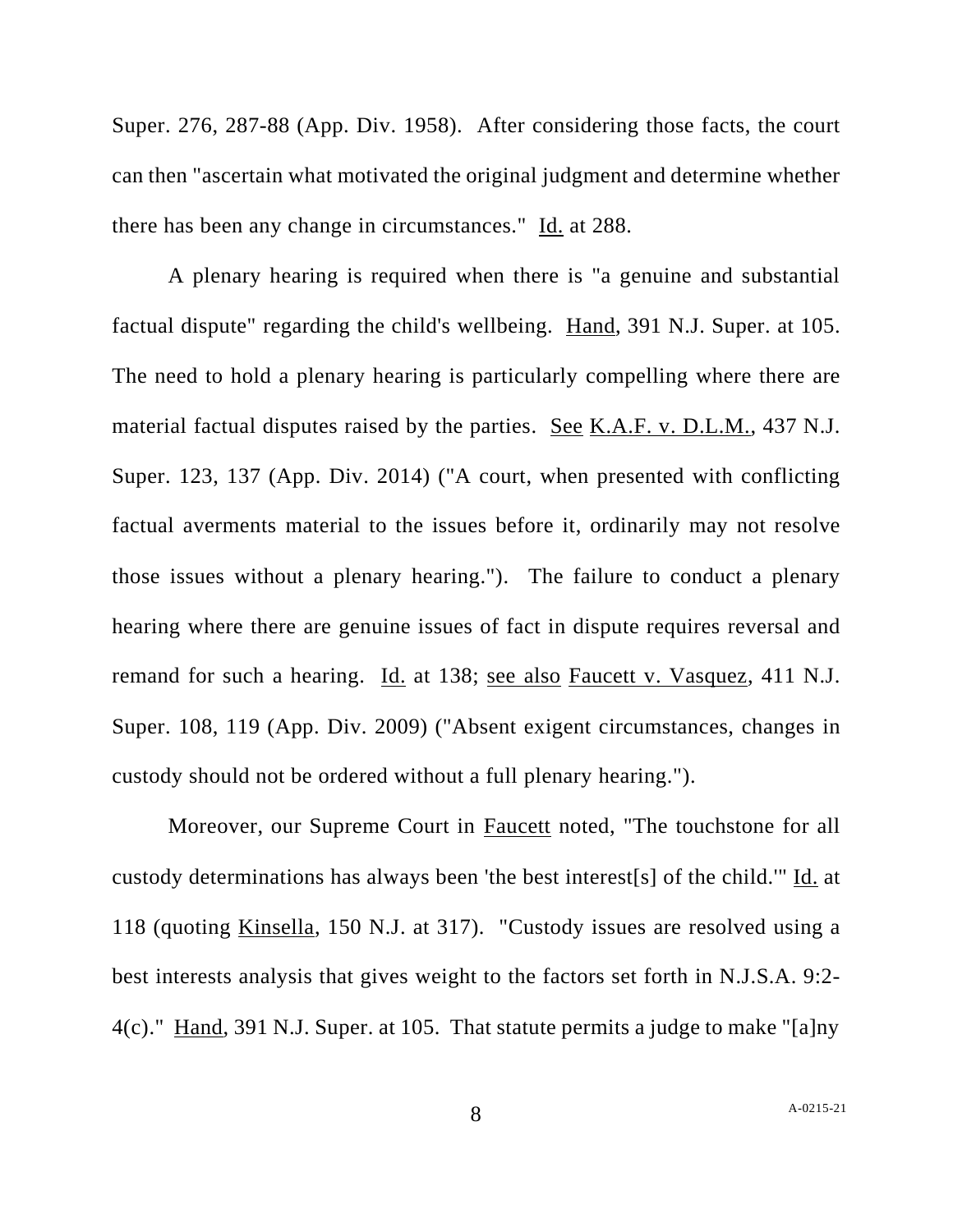. . . custody arrangement . . . in the best interests child." [N.J.S.A.](https://advance.lexis.com/search/?pdmfid=1000516&crid=f0beb010-363d-4d86-8ad2-5e118d542e36&pdsearchterms=Faucett+v.+Vasquez%2C+411+N.J.+Super.+108&pdtypeofsearch=searchboxclick&pdsearchtype=SearchBox&pdstartin=&pdpsf=&pdqttype=and&pdquerytemplateid=urn%3Aquerytemplate%3Ad57af7921baf7daf430b65b52c003dc5~%5ENJ&pdsf=&pdsourcetype=all&ecomp=8br5kkk&earg=pdsf&prid=f854b44d-3a9a-4632-b5d4-e07888c51d1b) 9:2-4(c).

Faucett, 411 N.J. Super. at 118. [N.J.S.A.](https://advance.lexis.com/search/?pdmfid=1000516&crid=f0beb010-363d-4d86-8ad2-5e118d542e36&pdsearchterms=Faucett+v.+Vasquez%2C+411+N.J.+Super.+108&pdtypeofsearch=searchboxclick&pdsearchtype=SearchBox&pdstartin=&pdpsf=&pdqttype=and&pdquerytemplateid=urn%3Aquerytemplate%3Ad57af7921baf7daf430b65b52c003dc5~%5ENJ&pdsf=&pdsourcetype=all&ecomp=8br5kkk&earg=pdsf&prid=f854b44d-3a9a-4632-b5d4-e07888c51d1b) 9:2-4(c) requires a judge to evaluate

various factors involving the custody of a minor child. The statute provides:

In making an award of custody, the court shall consider but not be limited to the following factors: the parents' ability to agree, communicate and cooperate in matters relating to the child; the parents' willingness to accept custody and any history of unwillingness to allow parenting time not based on substantiated abuse; the interaction and relationship of the child with [their] parents and siblings; the history of domestic violence, if any; the safety of the child and the safety of either parent from physical abuse by the other parent; the preference of the child when of sufficient age and capacity to reason so as to form an intelligent decision; the needs of the child; the stability of the home environment offered; the quality and continuity of the child's education; the fitness of the parents; the geographical proximity of the parents' homes; the extent and quality of the time spent with the child prior to or subsequent to the separation; the parents' employment responsibilities; and the age and number of the children.

[Ibid.]

## IV.

We recognize non-dissolution matters on the FD docket can be demanding

for Family Part judges, and many FD applications are of a summary nature. See

J.G. v. J.H., 457 N.J. Super. 365, 374 (App. Div. 2019). However, when an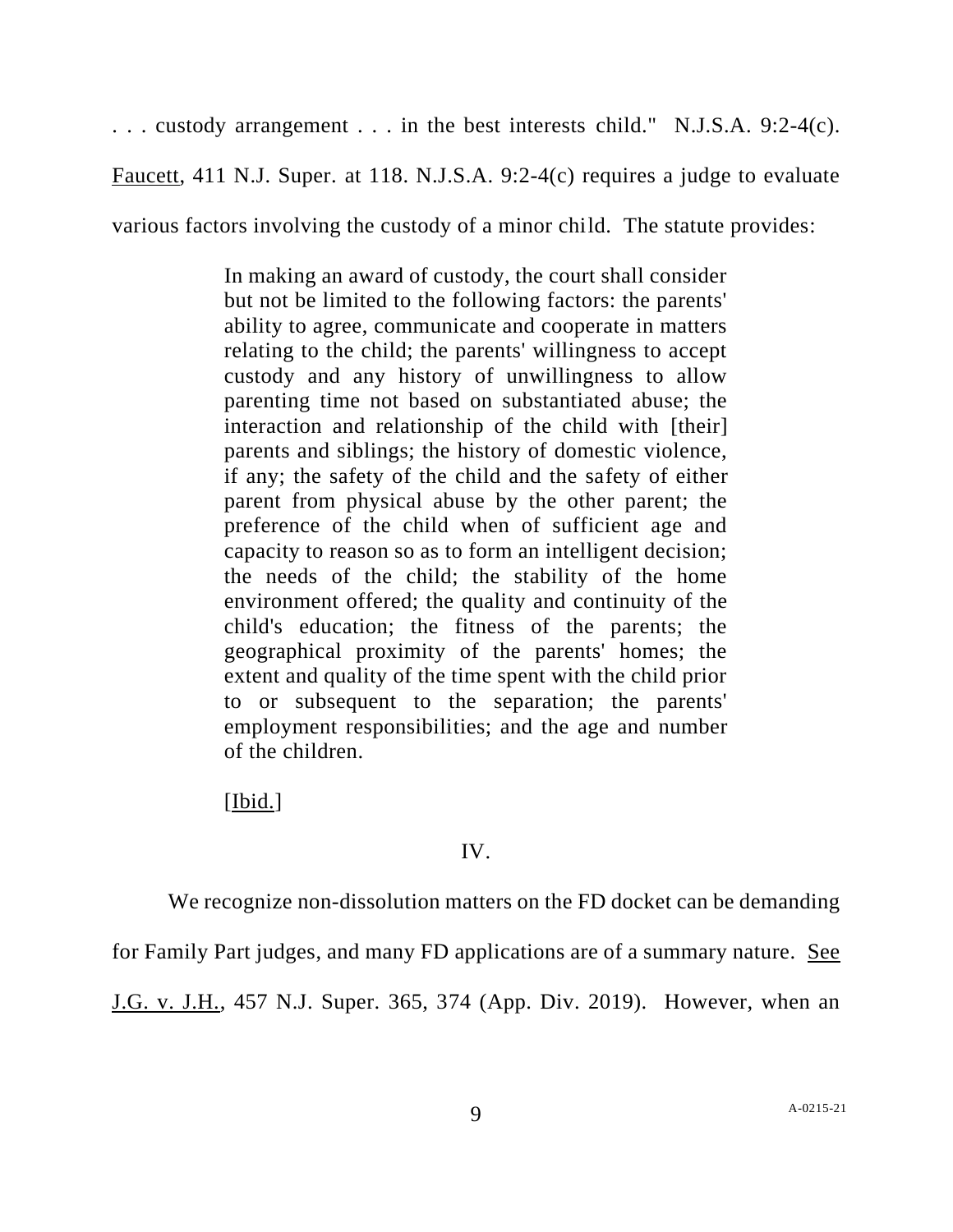application involves a contested custody and parenting application, the trial court must "look past the docket designation to the nature of the dispute." Ibid.

Here, defendant never received any specific information or narrative from plaintiff with respect to why plaintiff was seeking a change in custody. Rather, plaintiff only checked two boxes on the FD application form, indicating she sought to change the existing custody/parenting time order. When asked to "explain anything the court should know about this application," plaintiff stated, "See original complaint for narrative." The original complaint, however, is not part of the record, and defendant submits he never received it. Rather, the form advised he could call a number to obtain a copy. While defendant should have called the number in advance of the hearing, the better practice would have been for the court to have forwarded a copy of the complaint to defendant. As a result, defendant appeared for the Zoom hearing without knowing plaintiff was seeking a significant change in the parenting time schedule. While this is no fault of the trial judge, we are concerned plaintiff was not provided with sufficient notice in advance of the hearing regarding the precise nature of the application.

While the court took limited testimony from the parents, the hearing was more in the nature of a summary proceeding. The court simply questioned the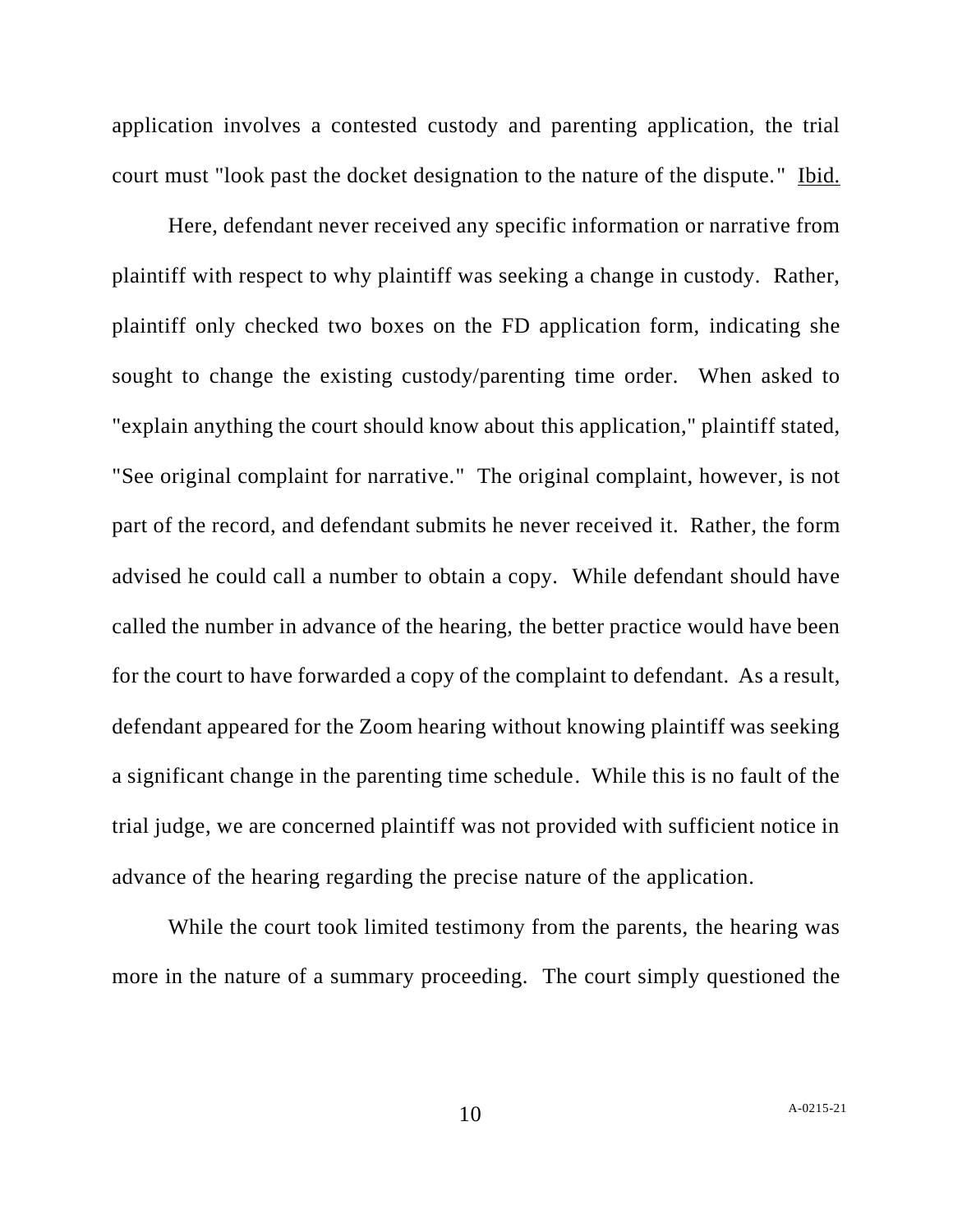parents about the dispute. This procedure was similar to what occurred in J.G., and did not constitute a plenary hearing.

In J.G., although the parties were represented by counsel, the trial court conducted the questioning and did so in a summary manner. We noted:

> The proceeding that took place did not constitute a plenary hearing. The motion judge asked the parents questions, going back and forth between them. He did not allow Jane's counsel to participate meaningfully in the proceedings. The parents were not given an opportunity to exchange discovery, retain an expert witness, call witnesses, or cross-examine each other.

[ Id. at 373.]

Moreover, as with any contested custody matters, prior to a plenary hearing, "the parties should have been sent to mediation, Rules [1:40-5](https://advance.lexis.com/document/searchwithindocument/?pdmfid=1000516&crid=fab0dceb-3c99-4069-936e-a7850a884fe4&pdsearchwithinterm=forth&pdworkfolderlocatorid=NOT_SAVED_IN_WORKFOLDER&ecomp=4s9nk&prid=713e4dde-3a12-40de-bc8d-4af12ebc1e80) and [5:8-1,](https://advance.lexis.com/document/searchwithindocument/?pdmfid=1000516&crid=fab0dceb-3c99-4069-936e-a7850a884fe4&pdsearchwithinterm=forth&pdworkfolderlocatorid=NOT_SAVED_IN_WORKFOLDER&ecomp=4s9nk&prid=713e4dde-3a12-40de-bc8d-4af12ebc1e80) and, if they were unable to resolve the issues, they should have been required to submit a Custody and Parenting Time/Visitation Plan pursuant to [N.J.S.A.](https://advance.lexis.com/document/searchwithindocument/?pdmfid=1000516&crid=fab0dceb-3c99-4069-936e-a7850a884fe4&pdsearchwithinterm=forth&pdworkfolderlocatorid=NOT_SAVED_IN_WORKFOLDER&ecomp=4s9nk&prid=713e4dde-3a12-40de-bc8d-4af12ebc1e80) 9:2-4(e), [Rule](https://advance.lexis.com/document/searchwithindocument/?pdmfid=1000516&crid=fab0dceb-3c99-4069-936e-a7850a884fe4&pdsearchwithinterm=forth&pdworkfolderlocatorid=NOT_SAVED_IN_WORKFOLDER&ecomp=4s9nk&prid=713e4dde-3a12-40de-bc8d-4af12ebc1e80) [5:8-5\(a\),](https://advance.lexis.com/document/searchwithindocument/?pdmfid=1000516&crid=fab0dceb-3c99-4069-936e-a7850a884fe4&pdsearchwithinterm=forth&pdworkfolderlocatorid=NOT_SAVED_IN_WORKFOLDER&ecomp=4s9nk&prid=713e4dde-3a12-40de-bc8d-4af12ebc1e80) and Luedtke v. [Shobert,](https://advance.lexis.com/document/searchwithindocument/?pdmfid=1000516&crid=fab0dceb-3c99-4069-936e-a7850a884fe4&pdsearchwithinterm=forth&pdworkfolderlocatorid=NOT_SAVED_IN_WORKFOLDER&ecomp=4s9nk&prid=713e4dde-3a12-40de-bc8d-4af12ebc1e80) 342 N.J. Super. 202, 218 (App. Div. 2001)." Id. at 371. Finally, while the court addressed certain issues with respect to the best interest of the child, the court did not specifically address the factors set forth in [N.J.S.A.](https://advance.lexis.com/document/teaserdocument/?pdmfid=1000516&crid=81b93f2f-d263-42d8-a981-f44206930250&pdteaserkey=h1&pditab=allpods&pddocfullpath=%2Fshared%2Fdocument%2Fcases%2Furn%3AcontentItem%3A5PWP-Y8M1-JPGX-S321-00000-00&ecomp=qzgpk&earg=sr0&prid=6284348a-8010-422a-8845-5055be576241) 9:2-4. See Bisbing v. [Bisbing,](https://advance.lexis.com/document/documentlink/?pdmfid=1000516&crid=b8a1ea6a-1785-4866-898d-a6772bfcce20&pddocfullpath=%2Fshared%2Fdocument%2Fcases%2Furn%3AcontentItem%3A5P6H-JB11-F04H-V007-00000-00&pdpinpoint=PAGE_322_3300&pdcontentcomponentid=9073&pddoctitle=Bisbing+v.+Bisbing%2C+230+N.J.+309%2C+322%2C+166+A.3d+1155+(2017)&pdproductcontenttypeid=urn%3Apct%3A30&pdiskwicview=false&ecomp=4s9nk&prid=fab0dceb-3c99-4069-936e-a7850a884fe4) 230 N.J. 309, 322 (2017) (citing [N.J.S.A.](https://advance.lexis.com/document/searchwithindocument/?pdmfid=1000516&crid=fab0dceb-3c99-4069-936e-a7850a884fe4&pdsearchwithinterm=forth&pdworkfolderlocatorid=NOT_SAVED_IN_WORKFOLDER&ecomp=4s9nk&prid=713e4dde-3a12-40de-bc8d-4af12ebc1e80) 9:2-4(f)).